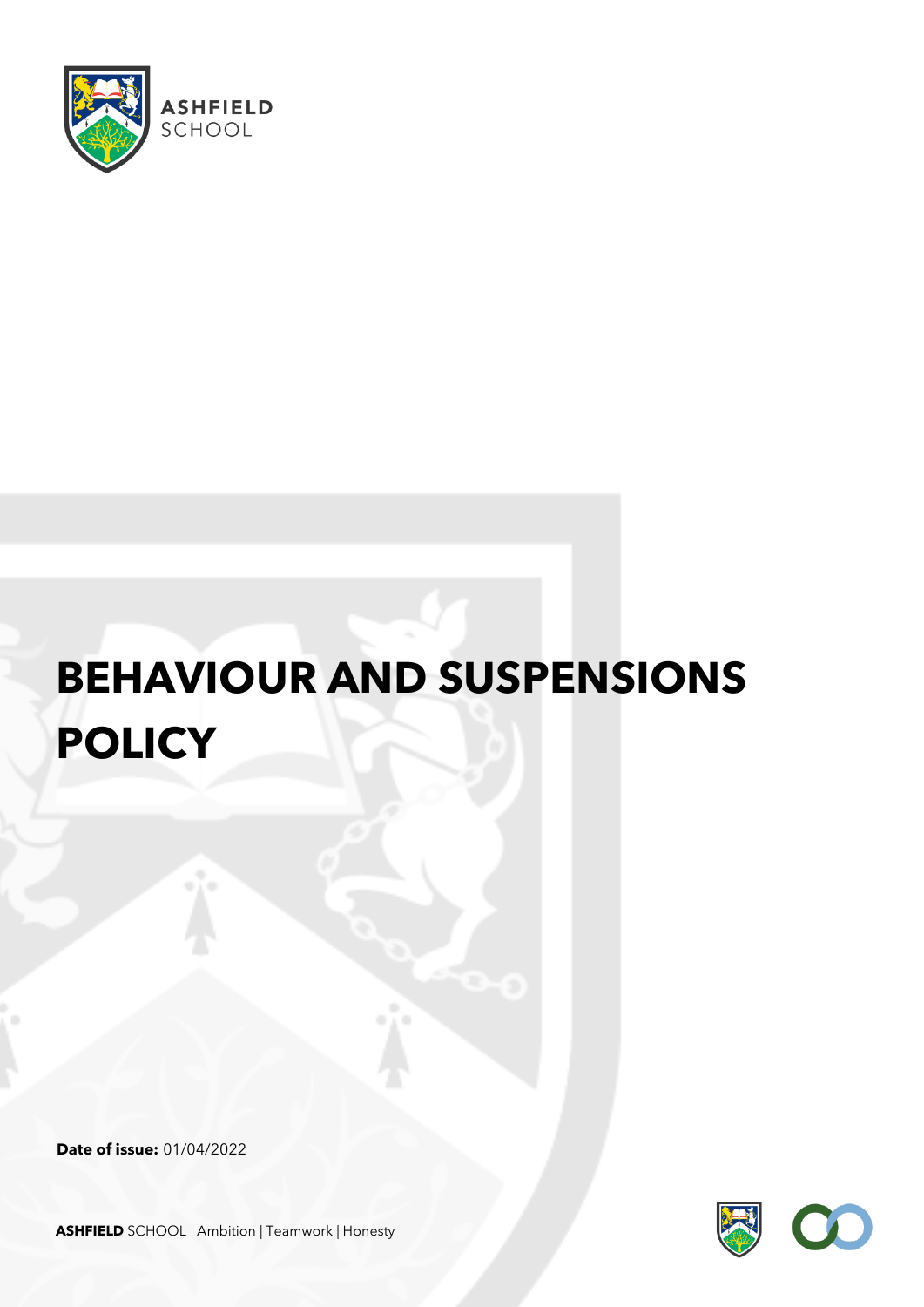### **Introduction**

The following school Behaviour Management Policy has been established in accordance with the Governors' written statement of general principles for student behaviour and discipline.

The purpose of the policy is

- To affirm the school's commitment to promoting positive behaviour and ensuring a well ordered environment in which effective teaching and learning can take place.
- To fulfil the governors' duty of care to students and employees
- To promote teaching and learning and high standards of attainment
- To outline the roles and responsibilities of staff within the school.
- To detail the procedures to be followed by staff when dealing with behavioural issues.

This policy has been written in line with the school vision statement and reflects the following:

**Our** vision is to support and challenge all learners in order for them to fulfil their potential now and in the future.

We will achieve this through:

| Achievement          |  |
|----------------------|--|
| Safe                 |  |
| Pride                |  |
| <b>Individuals</b>   |  |
| Respect              |  |
| <b>Expectations</b>  |  |
| Learning to achieve. |  |

### **Rationale**

Ashfield School is a school which has very high expectations of its students in terms of their attitude, their work and their behaviour. The school Behaviour Policy is based on an insistence on high standards of behaviour at all times. It should encourage students to behave in a responsible manner both to themselves and others, showing consideration, courtesy and respect for other people at all times. It is the school's duty to keep all students safe, happy and able to learn. High standards are set in the belief that a caring but challenging school ethos generates self-respect, independence and the highest levels of achievement. Good behaviour and discipline are essential if effective teaching and learning is to take place.

It is important for good behaviour to be recognised and rewarded. If students or groups of students are praised when it is merited then a positive climate is established in which students' self-esteem is nurtured and misbehaviour becomes by comparison a markedly less attractive way of obtaining attention. Students should understand that bad behaviour is unacceptable and will be punished. Sanctions are needed in order for disapproval of unacceptable behaviour to be registered with the students and to protect the necessary authority of the teachers. Rewards and sanctions should be fairly and consistently applied by staff at the school but it is recognised that the application of rewards and sanctions must have regard to the individual situation and the individual student and that the member of staff is expected to use his/her discretion in their use.

#### **Aims of the school discipline policy**

- 1. To promote amongst students, self-discipline, respect for others, the proper regard for authority and positive relationships based on mutual respect.
- 2. To encourage good behaviour and discipline on the part of all students.
- 3. To ensure that all students understand the boundaries of acceptable behaviour at Ashfield School.
- 4. To ensure that all students can gain the most from their learning at the school.



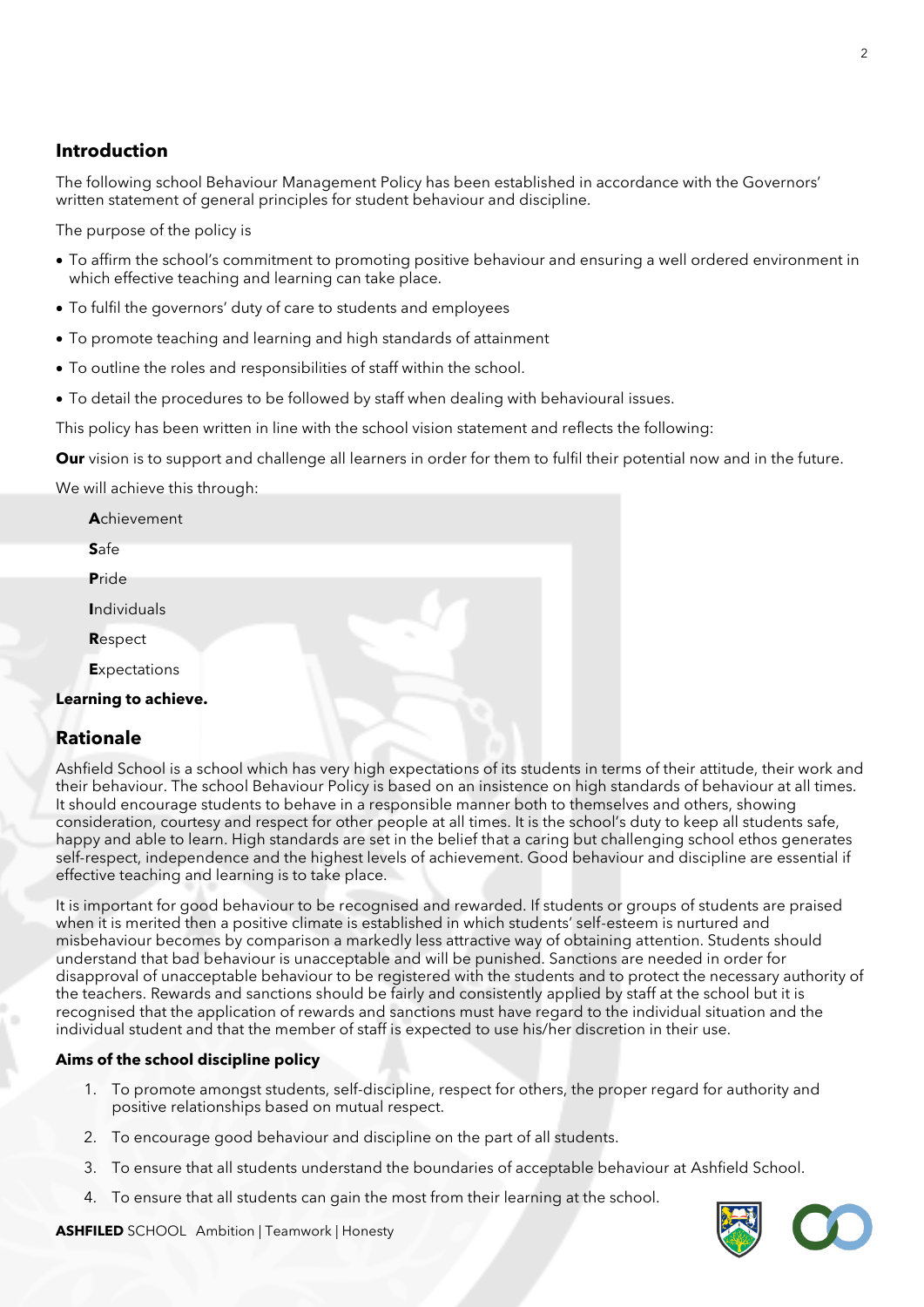- 5. To ensure consistency of response to both positive and negative behaviour.
- 6. To promote early intervention.
- 7. To provide a safe environment free from disruption, violence, bullying and any form of harassment.

### **Acceptable and Unacceptable behaviour**

The school defines acceptable behaviour as that which promotes courtesy, co-operation and consideration from all students in terms of their relationships with each other, school staff, visitors and members of the local community.

Examples of unacceptable behaviour include name calling, verbal abuse, threatening language, intimidation, stealing other students' property, physical abuse, bullying, vandalism and harassment of any kind.

The school communicates regularly the standards of acceptable and unacceptable behaviour to students and parents/carers through the school rules, displaying expectations for students across the school, in the school prospectus, home-school agreement, school assemblies, daily tutor time, school newsletters and individual discussions with students following incidents of poor behaviour.

Staff are informed of these standards through the staff handbook, staff induction to the school and the staff training programme.

### **Rewards**

In promoting good and improved behaviour the school has a system of recognition and reward. This includes the use of:

- Praise and positive feedback
- Positive contact with parents/carers
- 'A' Points and rewards raffles
- Attendance Awards
- Certificates of commendation
- Nominations and Celebration Lunches
- Golden and Platinum Ticket Raffles
- Postcard rewards
- Awards at the Annual Presentation Evening
- Letters to parents/carers

### **Behaviour Management Systems**

The school will implement a range of strategies to deal with inappropriate behaviour by students including:

- Talking 'privately' with the student
- Verbal reprimand
- Referral to appropriate member of staff eg. Form Tutor, Head of Faculty, Pastoral support Officer, Achievement Leader, Inclusion or a member of the School Leadership Team.
- Detentions at break, lunch or after school
- Letters to parents/carers
- Meetings with parents/carers
- Referral to external agencies.
- Isolation from lessons
- Internal exclusion
- Managed moves



**ASHFILED** SCHOOL Ambition | Teamwork | Honesty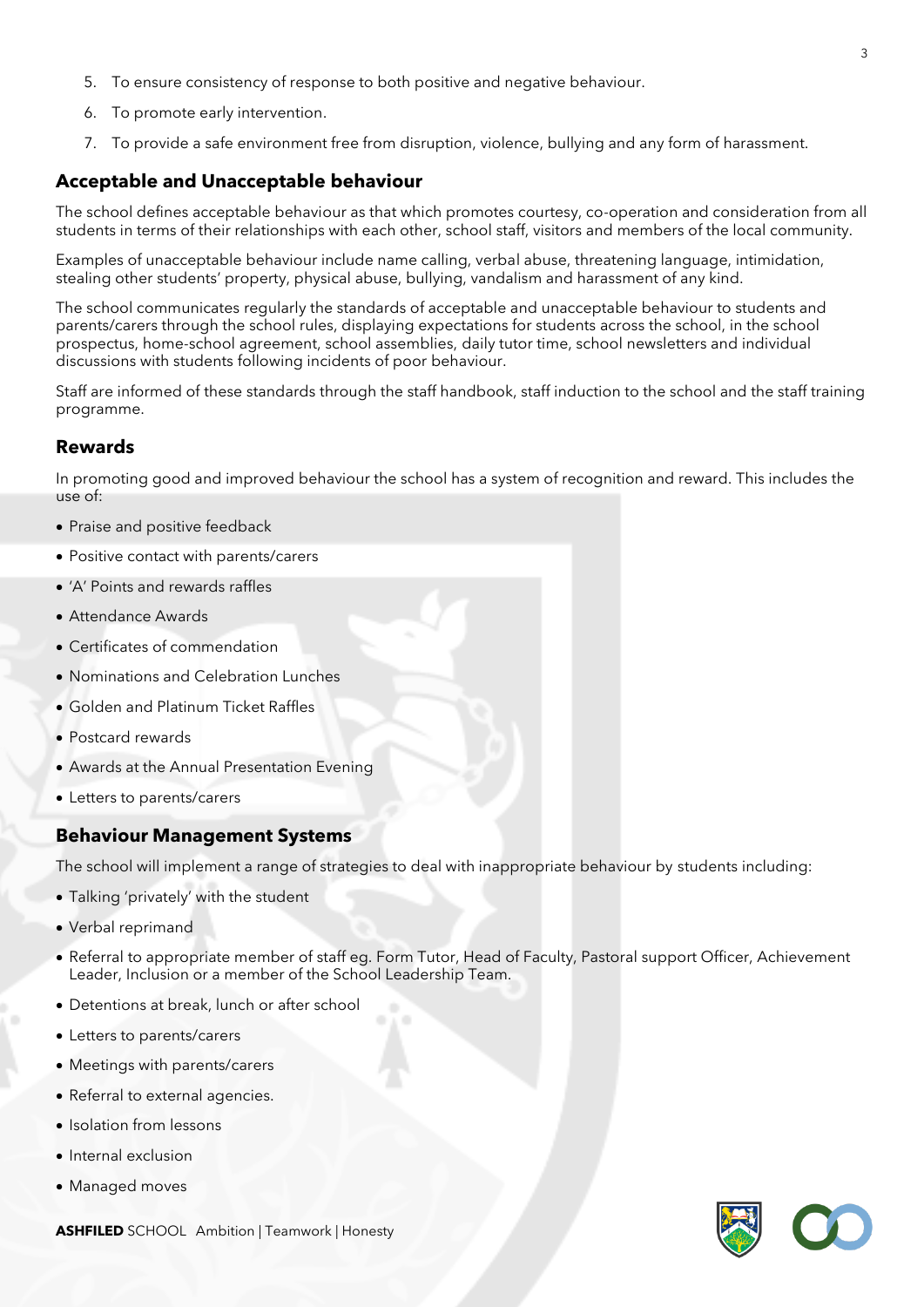- Referral to the Inclusion unit
- Alternative provision
- Suspension or permanent exclusion.

Parental involvement is implicit in all the above strategies.

### **Managed Moves**

- We work together with four local schools to ensure that all pupils are given opportunities to have a fresh start in their education, should interventions put in place here at Ashfield not have worked.
- The aim of this intervention is to avoid permanent exclusion and offer students a fresh start. A managed move will consist of a trial period at another local school, often between 6 and 12 weeks. If successful, the student would then transfer to their new place of education.

#### **The use of suspensions**

Suspension is a disciplinary sanction to be used only by the Head Teacher or a designated member of the senior leadership team. Suspensions will follow the guidance given by the DfE .' *Exclusion from maintained schools, academies and pupil referral units in England – DfE September 2017*

'The Government supports head teachers in using suspensions as a sanction where it is warranted.' *Exclusion from maintained schools, academies and pupil referral units in England – DfE September 2017*

#### **Internal exclusions**

The school operates an internal exclusion system to work in a positive way with students in order to rectify poor behaviour. A member of SLT or the year team can recommend that a student serves an internal exclusion for behaviour which is unacceptable and warrants more than a detention. Students will have restricted social time and will complete units of independent study linked to their curriculum. The maximum internal exclusion period is 5 school days.

Where internal isolation hasn't improved a student's behavior, SLT or the year team can make the decision for students to be isolated at another school. Staff would always consult parents/carers on this before making a decision. The sanction would be in put in place in response to a serious breach of the school's behavior policy, ensuring the student understands how serious their conduct has been.

### **Suspension**

A decision to suspend a student is serious and should only be taken:

- a) In response to serious breaches of the school's behaviour policy; or
- b) If allowing the student to remain in school would seriously harm the education or welfare of the student or others in the school.

A student can be suspended for up to 5 days at a times and a maximum of 45 days in one academic year.

Following a suspension, parents/carers will need to attend school for a readmission meeting before the student is allowed to return to lessons.

#### **Alternative Provision**

To avoid permanent exclusion, a small minority of students are educated in alternative provision. We work with a handful of local education providers who help us to ensure any students, unable to receive an education in our setting, are able to have access to a suitable education within a setting that meets their behavioural and emotional needs.

#### **Permanent exclusions**

A decision to exclude a child permanently is a serious one. It will usually be the final step in a process for dealing with disciplinary offences following a wide range of other strategies, which have been tried without success. It is an acknowledgement by the school that it has exhausted all available strategies for dealing with the child and should normally be used as a last resort.

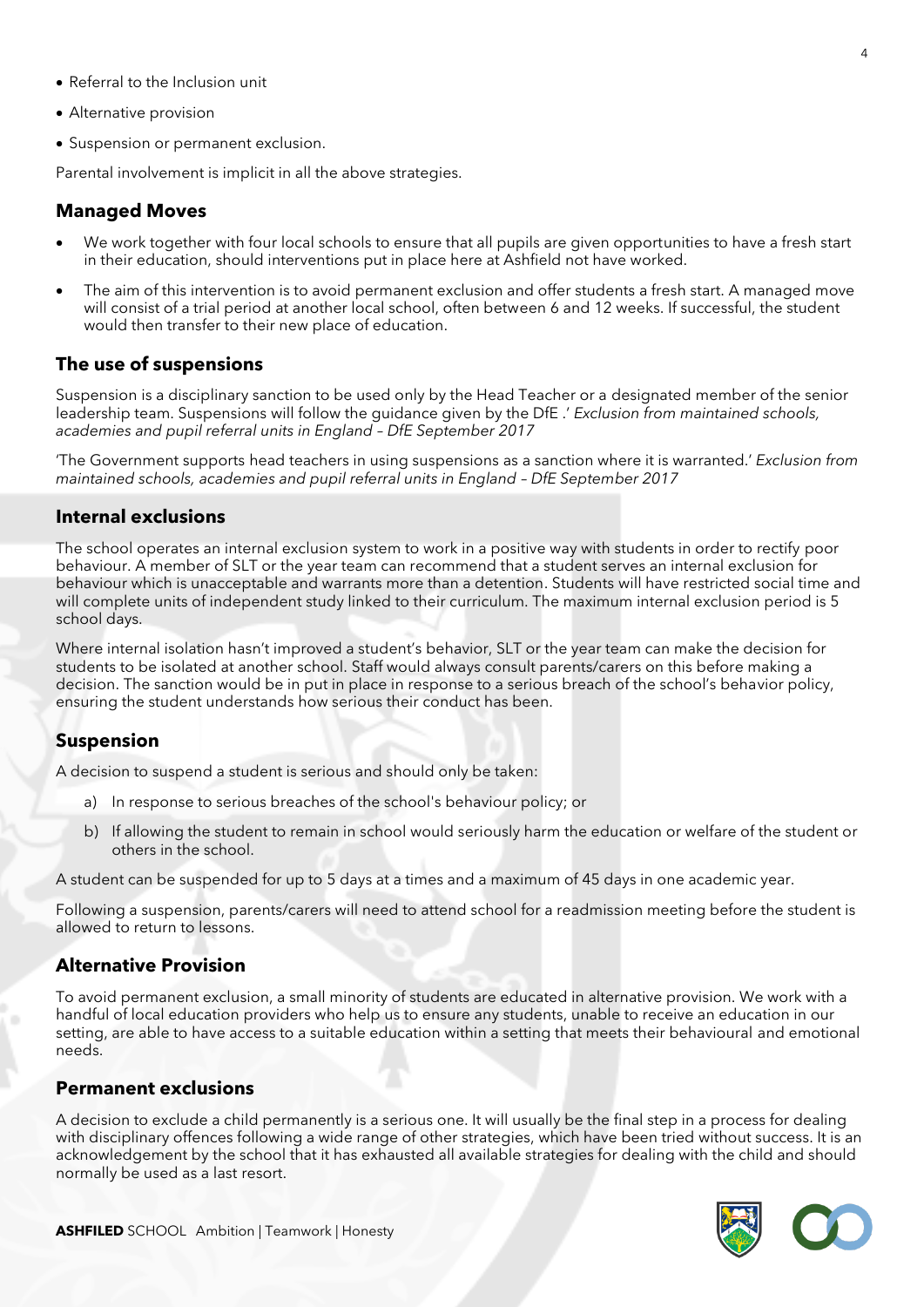There will, however, be exceptional circumstances where, in the Head teacher's judgement, it is appropriate to permanently exclude a child for a first or 'one off' offence. These might include:

- a) Serious actual or threatened violence against another student or a member of staff
- b) Sexual abuse or assault
- c) Possession of or suppling an illegal drug
- d) Carrying an offensive weapon
- e) Making a malicious serious false allegation against a member of staff
- f) Potentially placing students, staff and members of the public in significant danger or at risk of significant harm.

These instances are not exhaustive, but indicate the severity of such offence and the fact that such behaviour can affect the discipline and well-being of the school community.

In cases where a head teacher has permanently excluded a student for:

- a) One of the above offences; or
- b) Persistent and defiant misbehaviour including bullying (which would include racist or homophobic bullying) or repeated possession and/or use of an illegal drug on school premises.
- c) An offence which is not listed but is, in the opinion of the Head teacher, so serious that it will have a detrimental effect on the discipline and well-being of the academy community.

The Secretary of State would not normally expect the governing body or an Independent Appeals Panel to overturn the decision to exclude.

### **Partial Timetable**

As an alternative to exclusion the Head teacher may, in limited circumstance, make use of a partial timetable to support a student. In all cases this will be in agreement with parents and any outside support agencies, in order to improve student behaviour and improve engagement with the school curriculum. Timetables will increase proportionately to ensure that the student is effectively reintegrated into full time education. In some cases students will work for some lessons within the bridging room.

### **Searching and Confiscation**

### **Banned Items**

Please refer to the DfE guidance ' Screening, Searching and Confiscation. Advice to Head teachers, staff and Governing bodies'.

Prohibited Items are:

- knives or weapons including replicas
- alcohol
- illegal drugs
- stolen items
- tobacco and cigarette papers
- e cigarettes
- matches, lighters etc
- fireworks
- pornographic images
- Mobile phones and electronic devices capable of taking images, sending texts, making calls or accessing the internet
- Items causing a disruption to learning e.g. spinners and laser pens

**ASHFILED** SCHOOL Ambition | Teamwork | Honesty

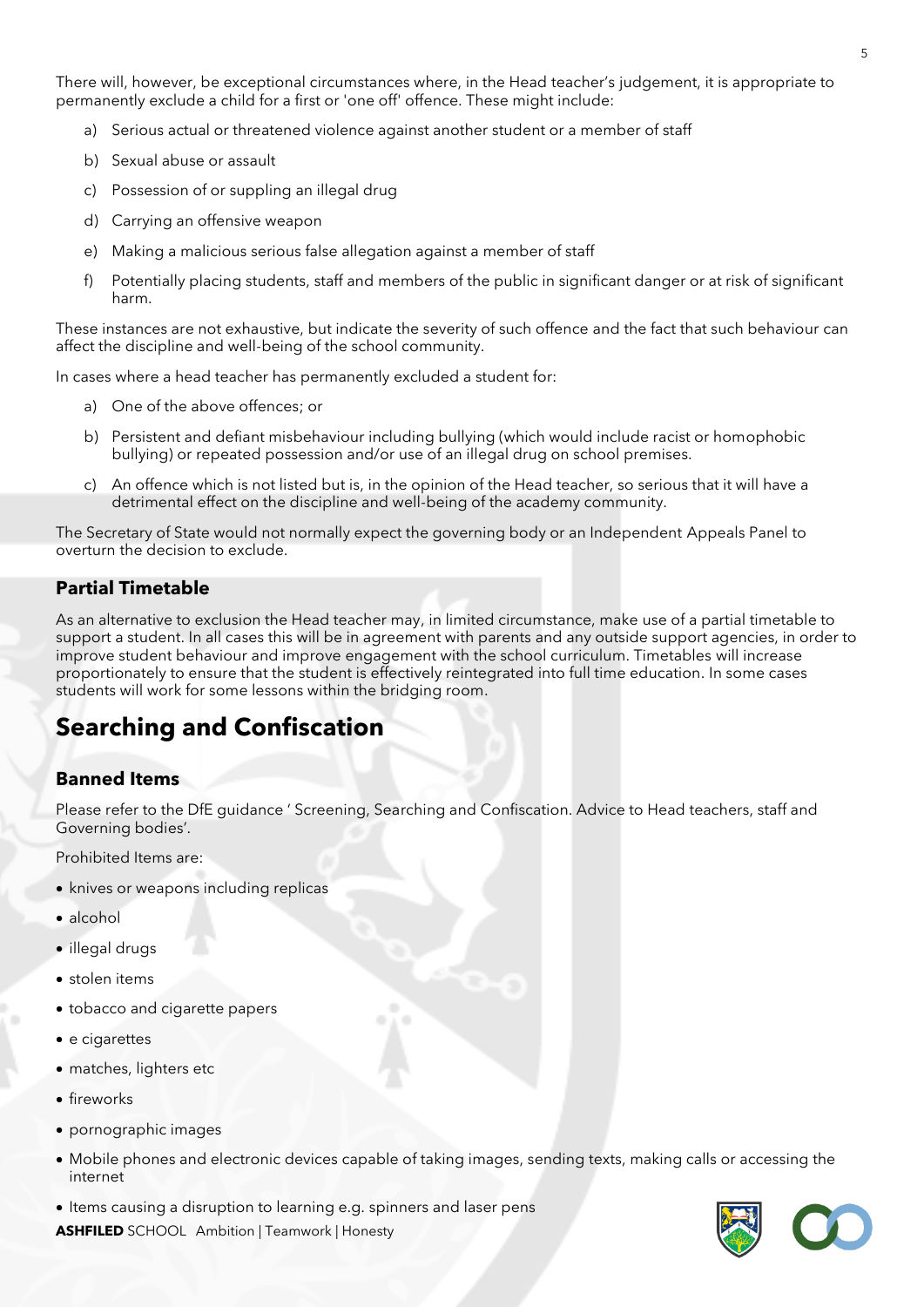- any article that the member of staff reasonably suspects has been, or is likely to be, used:
	- to commit an offence, or
	- to cause personal injury to, or damage to the property of, any person (including the student).

In addition to the guidance any item brought into the school with the intention of the item being sold or passed on to other students which, in the head teachers opinion will cause disruption to the school or be detrimental to school practice may be confiscated.

### **Confiscation**

Staff have the right to confiscate banned items with the authority of the head. Staff may search a student for banned items where they have reasonable suspicion that it might be concealed following the guidance from DfE.

Where staff suspect that students have articles that are banned from school premises they can reasonably ask a student to turn out their bags, pockets and shoes in line with DfE guidance.

If the student refuses without reasonable grounds then the child will be isolated and a meeting held with parents/carers.

Given the risk of potentially harmful items being brought onto site and concealed the school reserves this right to safeguard staff and students.

### **Use of reasonable force to Control or restrain**

The Education Act 1997 clarified the position about the use of physical force by teachers, and others authorised by the Headteacher, to control or restrain students. The clarification was made by adding a section (Section 550A) to the Education Act 1996.

This new section came into force on 1st September 1998 and applies to all schools. It restates principles derived from common law and statute that have, in the past, been misunderstood. Where necessary reasonable force can be used to control or restrain students. Physical contact with students may also be appropriate and necessary in other circumstances.

Please seen the school policy on Use of reasonable force to control or restrain students.

### **The power to discipline beyond the school gate**

Following DfE guidelines as set down in 'Behaviour and discipline in schools – Guidance for governing bodies' the school may discipline students for non-criminal behaviour and bullying which occurs anywhere off school premises. This includes any bad behavior when the child is taking part in any school organised or school related activity or

- Travelling to and from school
- Wearing school uniform
- In some other way identifiable as a student at the school

Bad behavior will also include instances that could

- Have repercussions for the orderly running of the school
- Pose a threat to another student or member of the public
- Could adversely affect the reputation of the school

### **Police Involvement**

In the event that the behaviour of a student is a criminal act or poses a serious threat to other students, school staff or a member of the public, then the police will be contacted.

We have a Police Liaison Officer who attends school one day per week. The school works alongside the Police Liaison Officer to promote positive behaviour. Students will sometimes speak the Police Liaison Officer following a particular incident. This is used as an intervention rather than a punishment, to educate the student about their behaviour.



**ASHFILED** SCHOOL Ambition | Teamwork | Honesty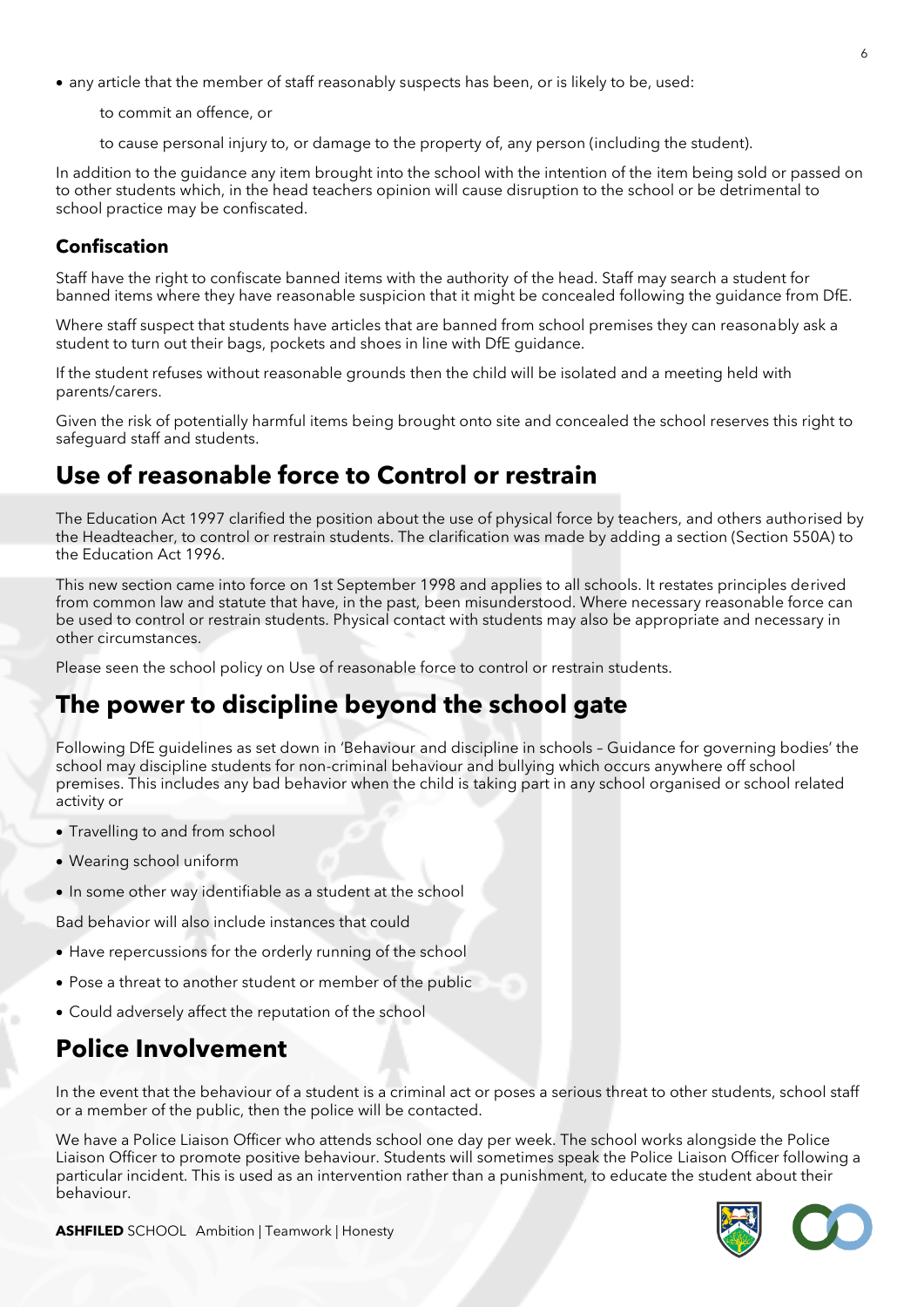### **Roles and Responsibilities**

The Governing Body has established a written statement of general principles for student behaviour and discipline (see Appendix 1). The Governing Body will support the school in maintaining high standards of behaviour.

The Headteacher is responsible for the implementation and day-to-day management of the policy and procedures.

All staff will be responsible for ensuring that the policy and procedures are followed, and consistently and fairly applied. Mutual support amongst all staff in the implementation of the policy is essential. Staff have a key role in advising the headteacher on the effectiveness of the policy and procedures. Staff have a responsibility, with the support of the headteacher, for creating a high quality learning environment which fosters a positive atmosphere for all students.

Parents and carers will be expected to take responsibility for the behaviour of their child both inside and outside the school. They will be encouraged to work in partnership with the school in maintaining high standards of behaviour and will have the opportunity to raise with the school any issues arising from the operation of the policy.

Students will be expected to take responsibility for their own behaviour and will be made fully aware of the school policy, procedures and expectations. Students will be encouraged to report any instances of misbehaviour, disruption, violence or bullying.

The procedures arising from the policy will be developed by the headteacher in consultation with the staff. The procedures will make clear to the students how acceptable standards of behaviour can be achieved and will have a clear rationale which is made explicit to all staff, students and parents. The procedures will be consistently and fairly applied and promote the idea of personal responsibility and that every member of the school has a responsibility towards the whole community.

The school will investigate, as appropriate, reported incidents of student misbehaviour. All incidents will be logged on SIMS and kept on the individual student record.

If an incident occurs in the classroom the initial responsibility lies with the subject teacher to deal with the incident using the sanctions outlined in this policy. If the misbehaviour is more serious or is repeated then the subject teacher should inform the HoF who will become involved in dealing with the incident. If the incident has been dealt with by the HoF without success then the Achievement Leader should become involved.

Achievement Leaders, HoFs and senior staff are allocated non-contact time in order to investigate incidents of misbehaviour. They will be supported by Pastoral Support Officers. The Achievement Leaders / Pastoral Support Officers will be expected to monitor students who misbehave in most of their subjects.

The school will notify the police and other relevant bodies of incidents where it is appropriate to do so.

### **Training of Staff**

The school provides relevant information and training on behaviour management matters to all groups of staff. The school will provide training of all staff on behaviour management matters through induction training for all new staff, whole-school INSET and specific planned/tailored training.

### **Involvement of Outside Agencies**

The school works positively with external agencies. It seeks appropriate support from them to ensure that the needs of all students are met by utilising the range of external support available. The SENCO and Inclusion TLR post holders will oversee the deployment of Outside Agencies such as Education Psychology Service, Health and Social Services, Youth Offending Team and Drugs Counselling Agencies.

### **Monitoring and Evaluation**

The school evaluates its policy against key improvement objectives which include for the individual student improvement in their behaviour and academic progress. The school will monitor the use of rewards and sanctions to ensure that its arrangements operate fairly and consistently across all year groups. At a wider level class / subject / whole-school measures such as general behaviour patterns, use of rewards and sanctions, use of detention and effectiveness of the policy in encouraging positive behaviours are all monitored and reported to governors where appropriate.

### **Links to other school policies**

**ASHFILED** SCHOOL Ambition | Teamwork | Honesty This policy, together with the following, should be read alongside and in conjunction with other policies and statutory guidance regarding student behavior and welfare. These together will make up the suite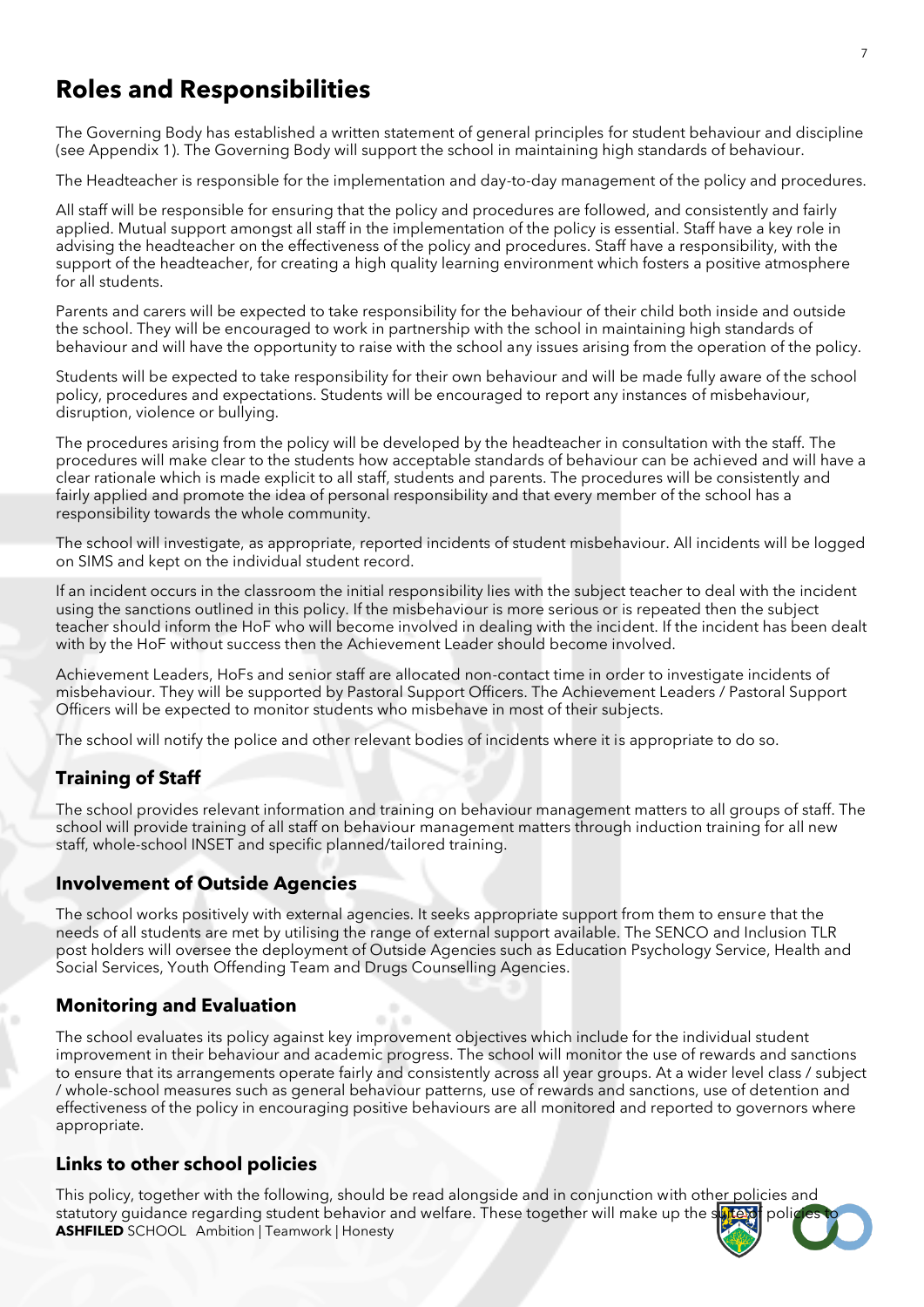ensure good behavior, which are key to safeguarding and the promotion of the welfare of children at Ashfield School.

Anti-Bullying Policy Attendance Policy Guidance on acceptable use of ICT Homework Policy Home School Agreement Mobile Phones and Electronic Devices Schools Complaints Police and Procedure SEND Policy Use of reasonable force Policy

### **General Data Protection Regulation**

All data within this policy will be processed in line with the requirements and protections set out in the General Data Protection Regulation.



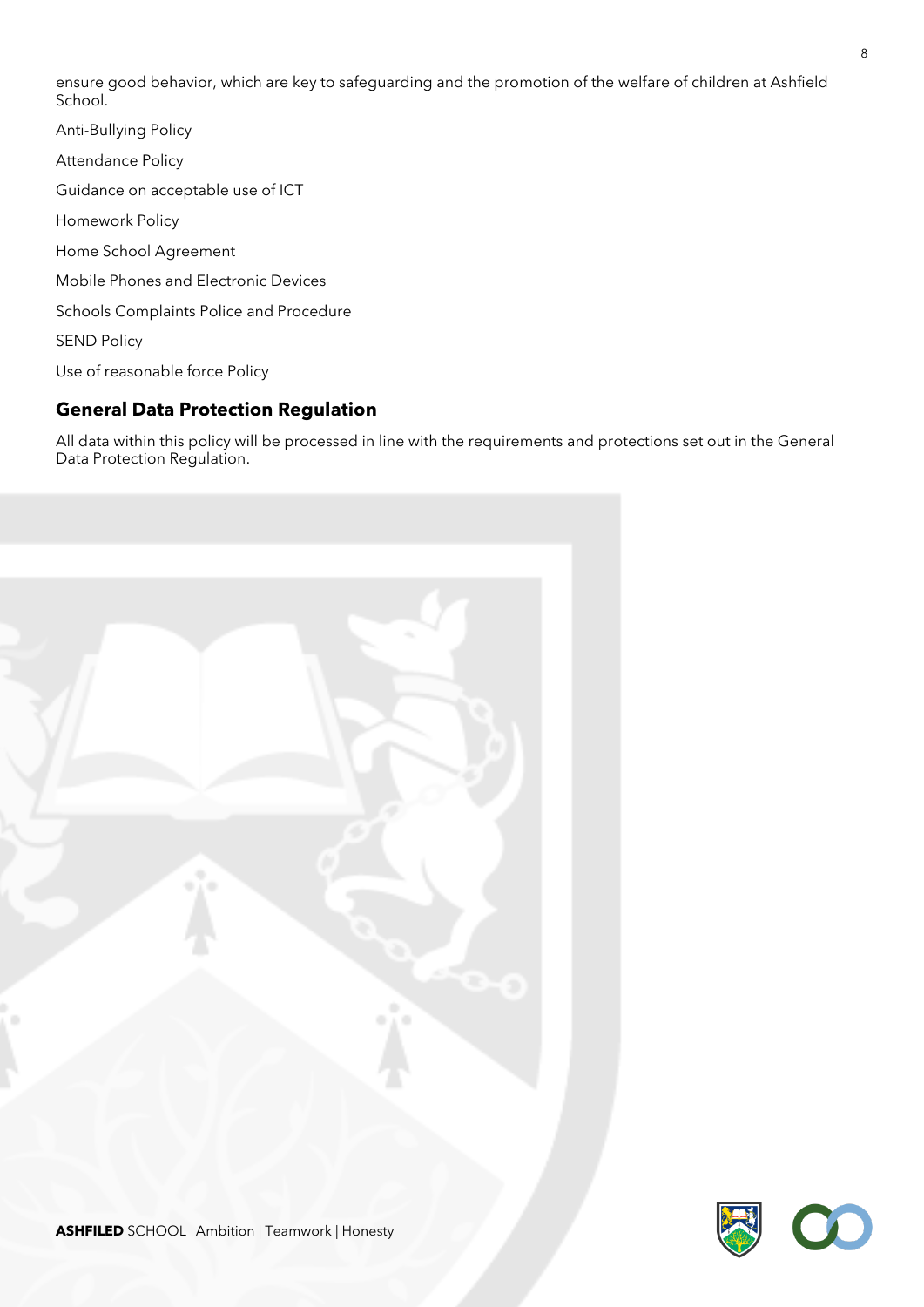# **APPENDIX 1 GOVERNORS' GENERAL PRINCIPLES FOR BEHAVIOUR AND DISCIPLINE**

### **The ethos of the school**

Ashfield School is a school which has very high expectations of its students in terms of their attitude, their work and their behaviour. High standards are set in the belief that a caring but challenging school ethos generates selfrespect, independence, concern for others and the highest levels of achievement. A school which insists on the best achieves more for its students and the community that it serves.

Governors recognise that parental influence is critical in shaping student attitudes and behaviour. The student's home life has a direct and powerful effect on the way he or she interacts with other students and those in authority. It is important that parents are fully aware of the school's high expectations of student conduct and that parents will fully support the school's expectations and standards for their children.

The ethos of the school is grounded in the quality of relationships at all levels: between members of the school staff: between teachers and students; and between students. Such relationships are characterised by mutual respect; by the valuing of students; and by the positive view of teachers as professionals and students as learners.

### **Student conduct**

A school has to be an ordered and stable society otherwise learning becomes impossible. Students are expected to come to school prepared to work and to learn. It is unacceptable for any child to disrupt another in his or her work. All students should show a proper respect for authority (both teaching and non-teaching staff). All students should be punctual to lessons and should have full attendance unless absent through authorised circumstances. No student should engage in conduct prejudicial to the good name of the school, either on the school premises or in the local community, both inside and outside normal school hours.

### **Rewards and sanctions**

Effective learning should take place in a caring and disciplined environment. Good behaviour is a necessary condition for effective teaching and learning to take place. If students or groups of students are praised when it is merited then a positive climate is established in which students self-esteem is nurtured and misbehaviour is not an acceptable route to obtaining attention.

The school discipline policy should promote, among students, self-discipline and the proper regard for authority. It should encourage students to behave in a responsible manner both to themselves and others, showing consideration, courtesy and respect for other people at all times. Sanctions are needed in order for disapproval of unacceptable behaviour to be registered with the students and to protect the necessary authority of the teachers. Rewards and sanctions should be fairly and consistently applied by staff at the school.

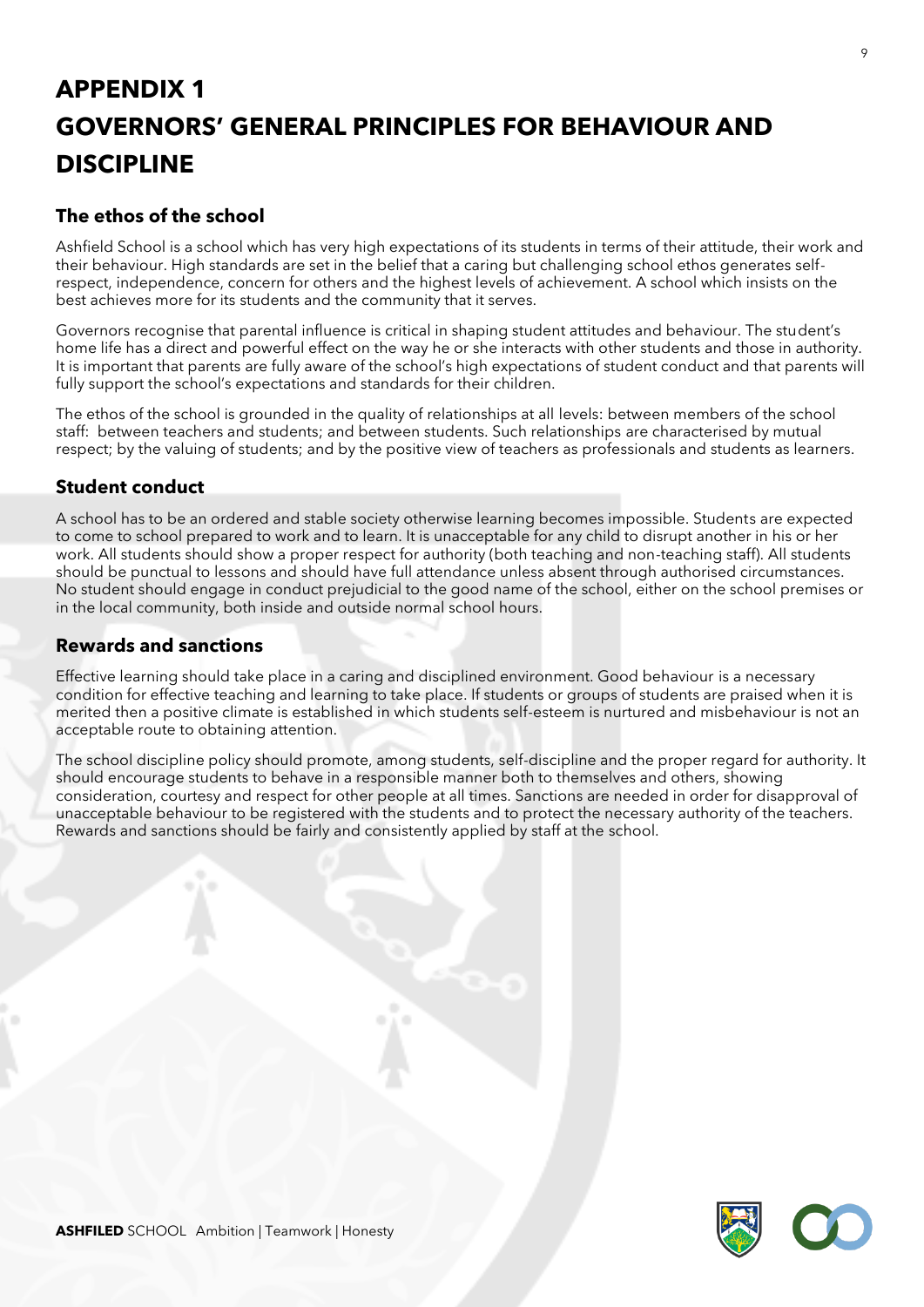# **APPENDIX 2 CLASSROOM BEHAVIOUR PROCEDURE**

### **Disciplinary pathway**

- 1st offence Verbal warning
- 2<sup>nd</sup> offence name on the board
- 3rd offence Tick next to name recorded on SIMS as a behaviour point
- 4th offence Faculty support can be put in place recorded on SIMS (or 1<sup>st</sup> serious offence)

4 th offence must be followed by - Faculty detention system -recorded on SIMS - parents notified

**SSR** called only if the first 3 steps above have been followed and the student is failing to co-operate with faculty support (eg refusing to go). **SSR can** also be called if students (obviously truanting) from another faculty are disrupting learning in your faculty area or if an emergency arises.

Very serious or unusual incidents will be dealt with by the HoF in conjunction with the AL.

Subject teachers should not e-mail / phone AL or AAL for offences that should be dealt with at a faculty level. The AL will return these un-dealt with.

### **Detention system**

- **Year after school detention runs Mon, Tue, Wed, Fri. These are received by any student who has been faculty referred or SSRd.**
- **Any student who refuses to attend this will escalate to LT detention which is on a Tuesday.**
- **Failure to comply at this results in internal isolation and after school detention.**
- **Repeated failure to comply at this point will result in suspension**

| Examples of offences                   | Example of serious offences               |
|----------------------------------------|-------------------------------------------|
| Late to lesson                         | Swearing at staff                         |
| Eating / drinking / chewing in lessons | Racist/homophobic/ sexist language        |
| Talking when the teacher is talking    | Persistent arguing with staff             |
| Time wasting                           | Persistent refusal to follow instructions |
| Missing equipment                      | Physical abuse                            |
| Shouting out / low level disruption    | Unsafe behaviour in lab / workshop        |
| Pushing / shoving/play fighting        |                                           |
| Swearing at other students             |                                           |

Phone being used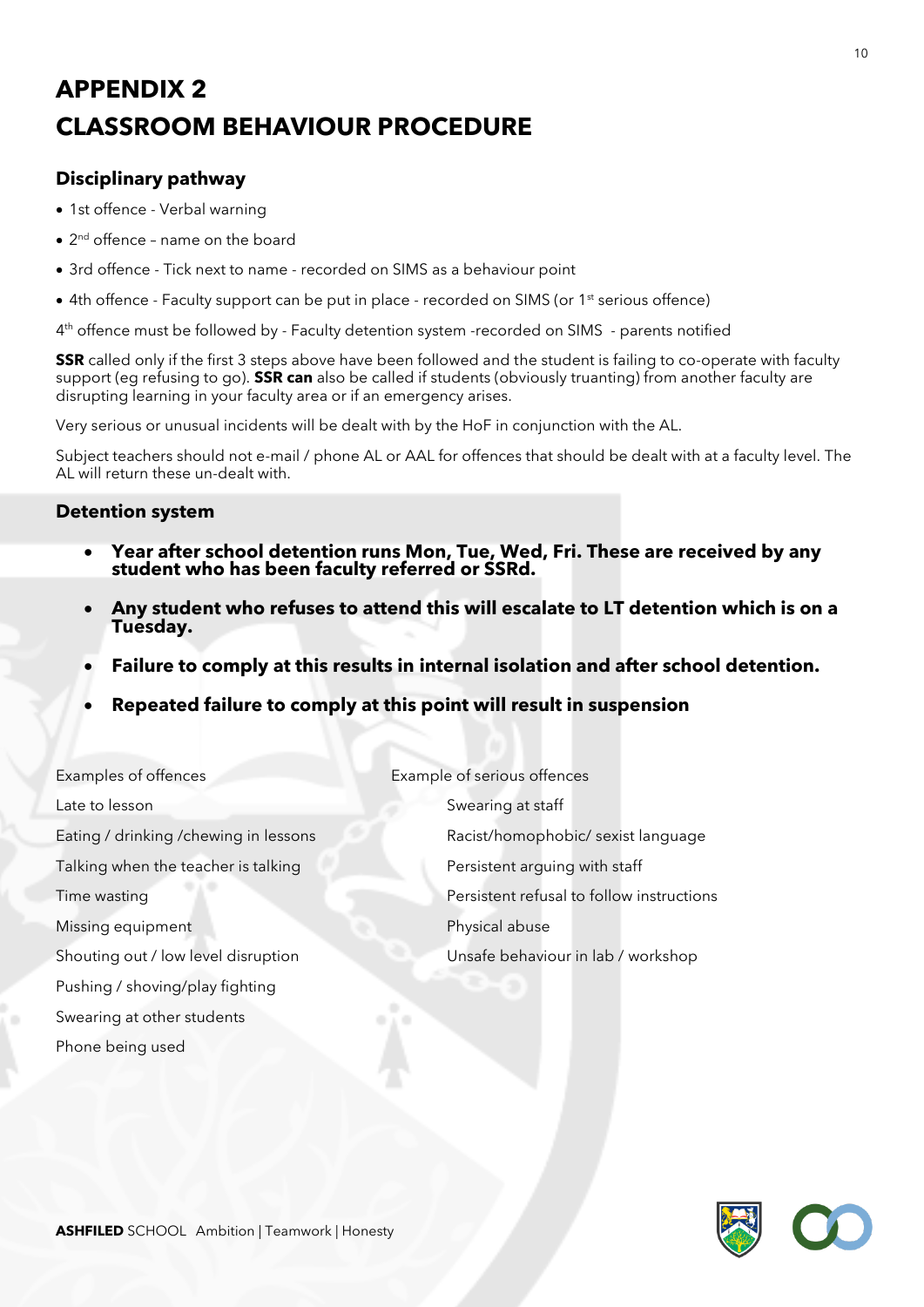# **APPENDIX 3 SUSPENSION LETTER**

Dear XXXX

### Student Name: Suspension

I am writing to inform you of my decision to suspend XXXX for a fixed period of X days. This means that XXXX will not be allowed in school for this period. The suspension begins on XXXX and ends on XXXX.

I realise that this suspension may well be upsetting for you and your family, but the decision to suspend XXXXhas not been taken lightly. XXXX has been suspended for this fixed period because of XXXX.

You have a duty to ensure that your child is not present in a public place in school hours during this suspension on XXXX until XXXX unless there is reasonable justification for this. I must advise you that you may receive a penalty notice from the local authority if your child is present in a public place during school hours on the specified dates. If so, it will be for you to show reasonable justification.

We will set work for XXXX to be completed on the days specified in the previous paragraph as school days during the period of their suspension when you must ensure that they are not present in a public place without reasonable justification. You are advised to contact the Pastoral Support Officer so that the necessary arrangements for collecting and returning the work can be made. Please ensure that work set by the school is completed and returned to us promptly for marking.

You have the right to make representations about this decision to the governing body. If you wish to make representations, please contact XXXX on 01623 455000 / email: [admin@ashfield.notts.sch.uk](mailto:admin@ashfield.notts.sch.uk) as soon as possible. Whilst the governing body has no power to direct reinstatement, they must consider any representations you make and may place a copy of their findings on your child's school record.

PTO